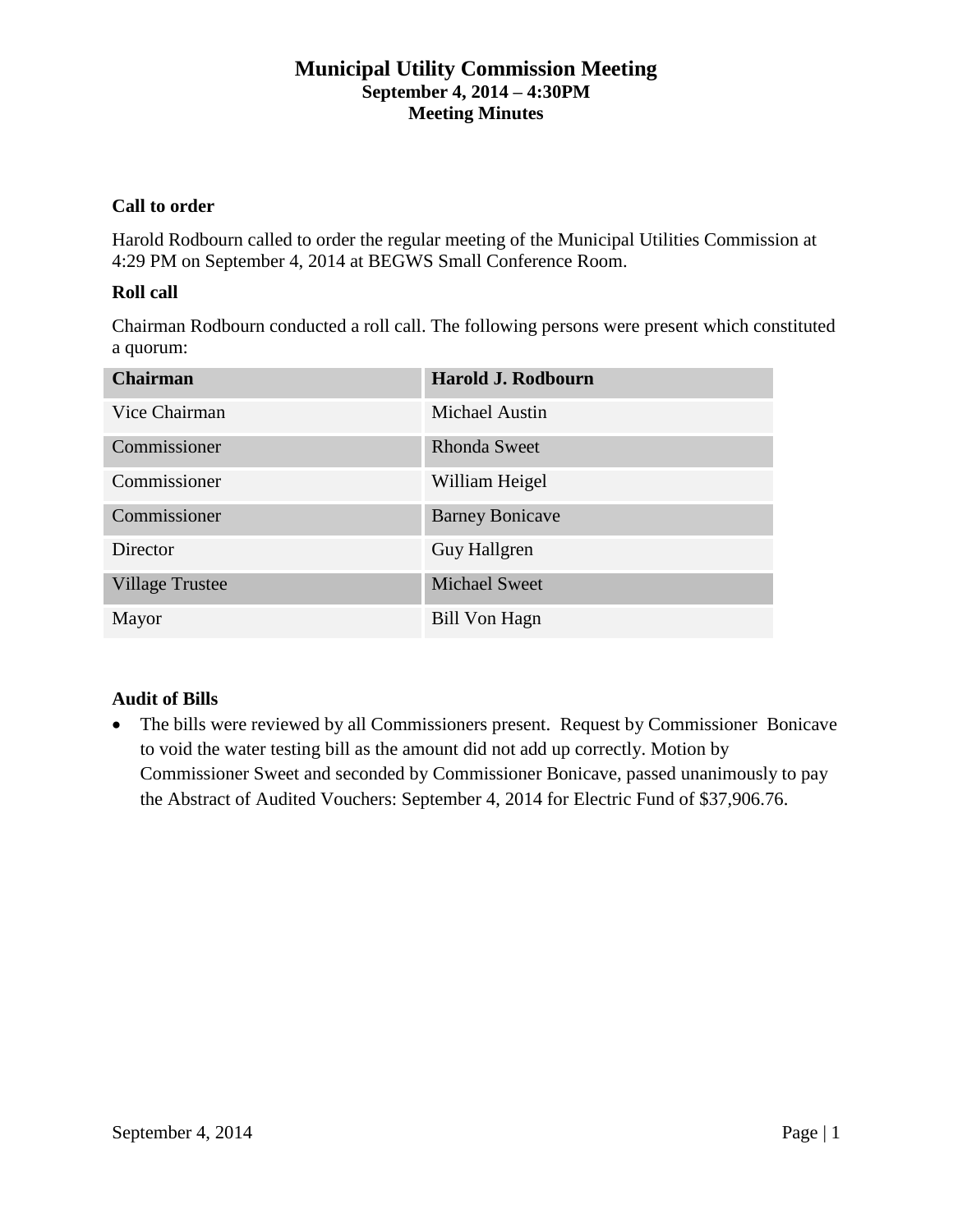# **Municipal Utility Commission Meeting September 4, 2014 – 4:30PM Meeting Minutes**

List of accounts payable and electronic fund transfers paid to date: September 30, 2014

| <b>Expense</b>                            | Amount       |
|-------------------------------------------|--------------|
| <b>CNG</b>                                | \$55,513.94  |
| <b>NYSEG</b>                              | \$31,012.08  |
| Payroll for Period 19, 2014               | \$71,885.30  |
| New York State Sales Tax                  | \$7,922.29   |
| <b>NYMPA</b>                              | \$16,849.00  |
| <b>NYPA</b>                               | \$82,252.02  |
| Accounts Payable 9/19/14                  | \$137,111.60 |
| Electric Upgrade Accounts Payable 9/18/14 | \$355,017.91 |
| Payroll for Period 20, 2014               | \$67,415.85  |
| Special Check: M $&$ T Bank (Due 10/1/14) | \$199,783.50 |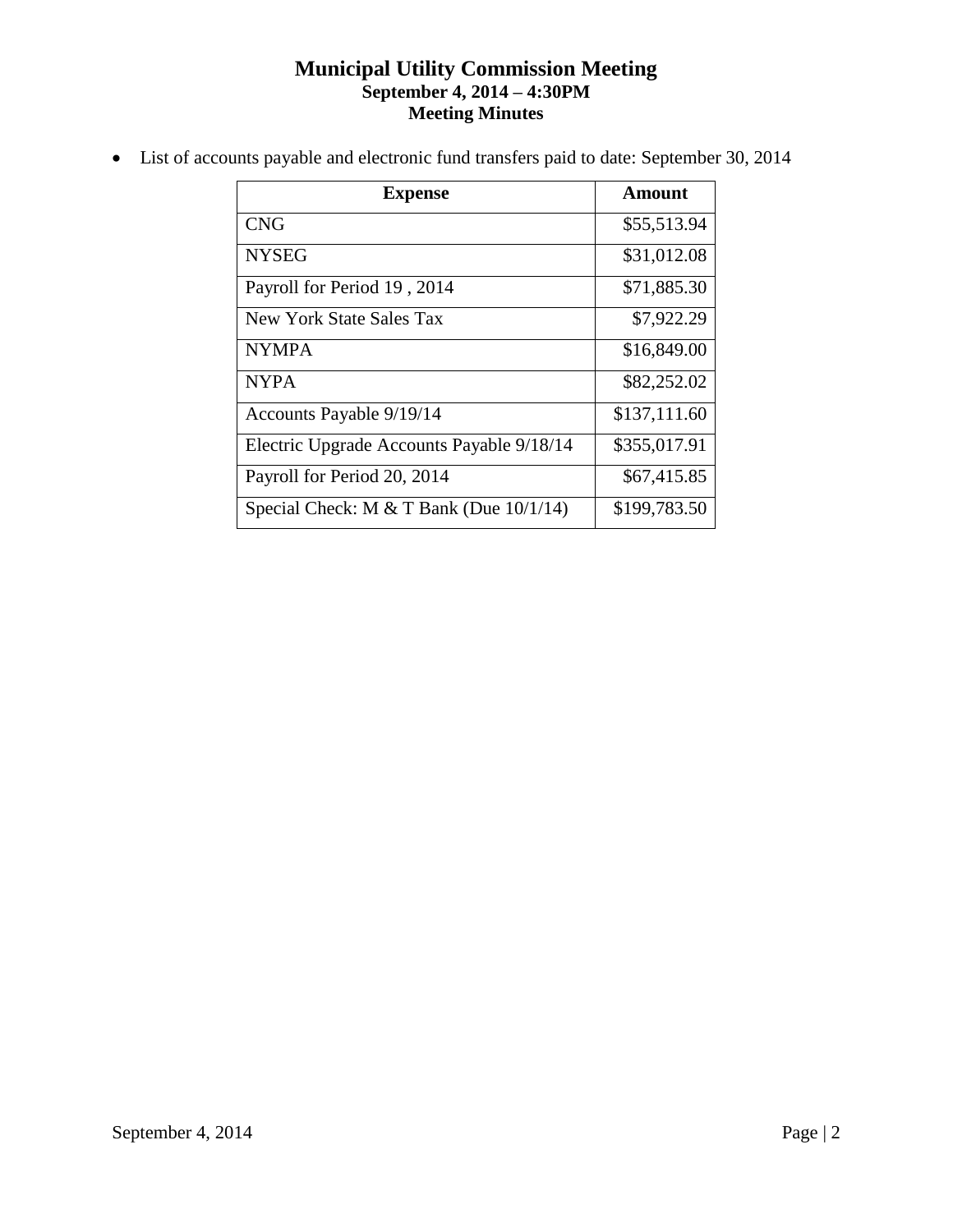# **Municipal Utility Commission Meeting September 4, 2014 – 4:30PM Meeting Minutes**

# **Approval of minutes from last meeting**

Motion by Commissioner Sweet and seconded by Vice Chairman Austin to accept as read for August 2014. Passed unanimously.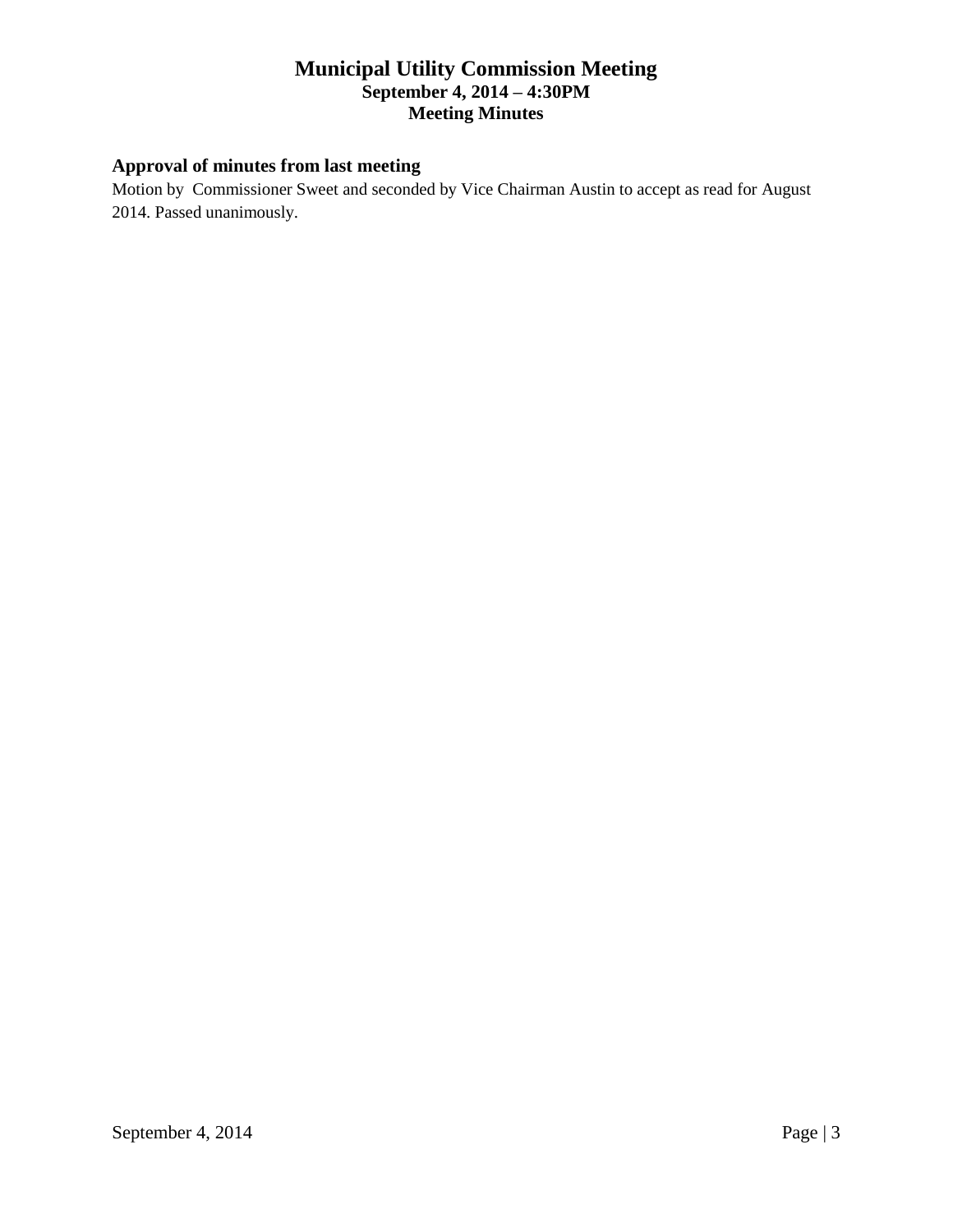# BEGWS – Supervisor Reports

## **Supervisors Report - Accounting/Commercial Office/Meter Reading**

- Updated the 2014-2015 projected to budget variance report.
- Both the Electric and Gas Municipal Utilities Annual Reports for the year ending  $5/31/14$ have been completed and filed with the Public Service Commission during the month.
- During the month BEGWS accounting staff provided reports to the Village Clerk for completion of the Annual Update Document with New York State.
- During the month BEGWS accounting staff submitted its response to the Annual 18a Temporary State Assessment request for information from the NYS PSC. The information provided included a five year reconciliation of charges paid and collected.
- BEGWS received over 20 resumes for the position of Accountant. Three interviews have been conducted to date and a hiring decision will be made in the near future.
- During the month of August \$14,492.62 were spent on the Electric Upgrade Project. The expenditures were primarily for NYSEG transmission connection and financial services.
- No QRS cases of customer complaints were filed with the NYS PSC during the month of August against BEGWS.
- Month to date 6,748 meters have been read out of a possible 8,290. This is an 81.4% reading rate so far this month, with 736 meters still scheduled to be read. Percentage of meters not read by department are: Electric 10.7%, Gas 27%, & Water 26.7%. The primary reason for not getting a read is no coverage when a Meter Reader is off and a lack of access to the meter is another major factor.
- Currently we have 862 electric meters being read by radio. This is about 19.8% of our electric meter population. We currently have 212 e-bill customers and 233 direct withdrawal customers.

# Jim Housworth – Accounting Supervisor

## **Supervisors Report – Line Department**

- Repaired 3 Street lights and 6 Security lights
- Connected new service at 6681 Roosevelt Ave.
- Continued make ready work for the 12 KV conversion, including ROW trimming to provide clearance for the new voltage.
- Converted East Washington Street, Fowler St., Prospect St., Purdy St. and the North end of Campbell St. to 12 KV.
- Responded to call outs at 120 W. Morris St., Rumsey St Ext, 16 Robie St and Rt. 415 South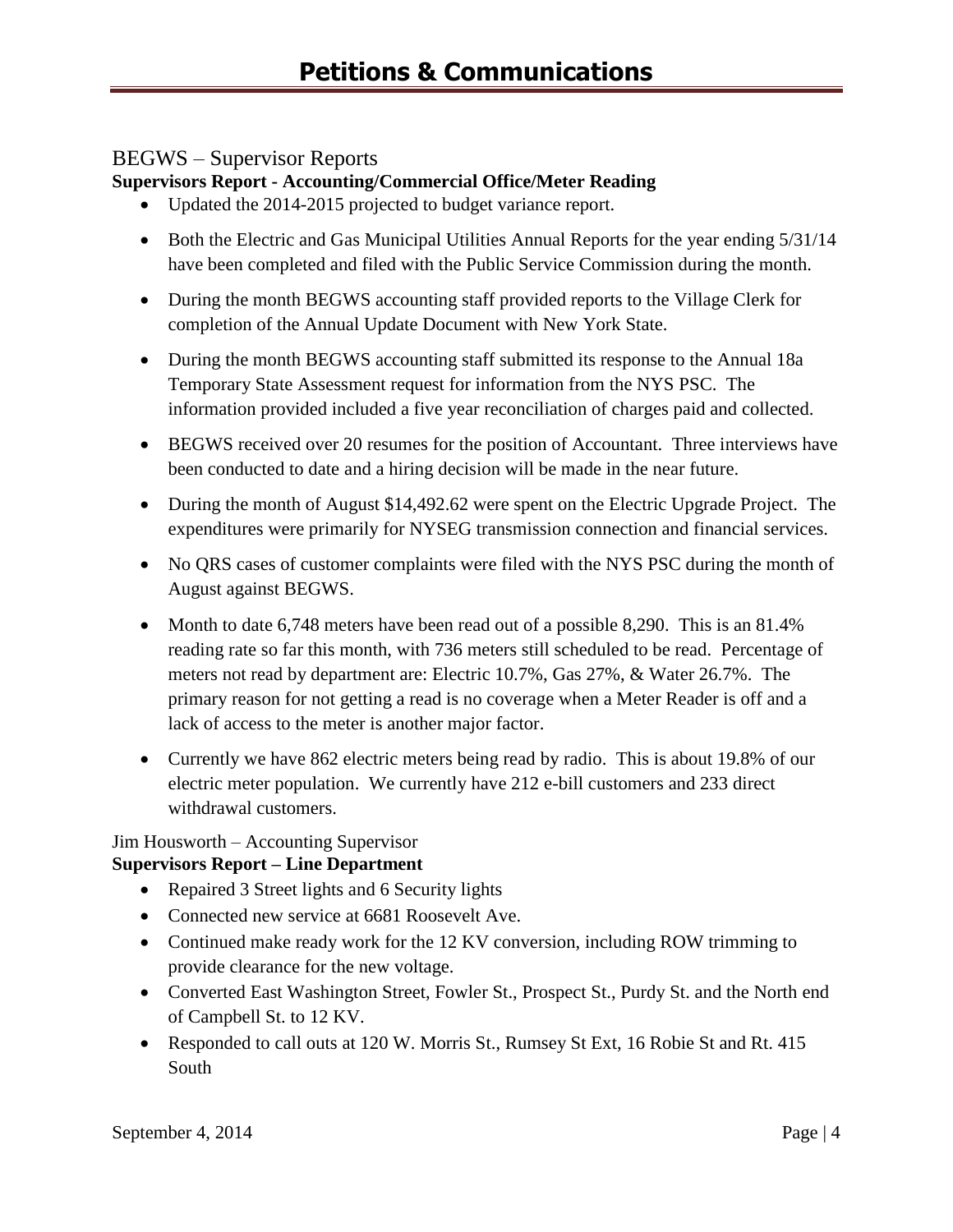• Line crew attended a safety meeting on 8/27/14. Topics of discussion were pole top and bucket rescue certification

## Mark Hawk – Electric Line Supervisor

*Commissioner Sweet commended BEGWS for the service he received in response to wires energizing his gutters. He said crews responded within 20 minutes, were very professional, and made sure the problem was resolved before they left.*

## **Supervisors Report - Service Department**

- Investigated 3 gas odor complaints.
- Don Bates and Jason Causer attended AGMSC (gas school) in Pittsburgh Pa.
- Met with Rick Lepkowski from the PSC for records audit, and verify that UGLM crew have been qualified to join plastic pipe by butt fusion and electrofusion methods.
- Installed new gas service, and water meter @ 6667 Doffodil Dr.
- Rebuilt gas services and changed out gas meters @ 7211 Apple, and 213 Campbell St.
- Rebuilt gas services @ 6988 and 7004 Golfview
- Relocated gas service @ 336 E William due to leak on service also installed remote water meter at this location.
- Continuing gas leak survey of entire gas system.
- Performed annual maintenance on HP mainline valves and Dist. Regulator isolation valves.

Steve Larson – Service Department

## **SUPERVISORS REPORT - UGLM Department**

Water

- Repaired water service at #42 Rumsey St.
- Jetted and vacuumed manholes at sewer treatment plant to remove partial obstruction

Gas:

- Continuing with replacing LP Main from E. Steuben to East William St.
- Replaced old service with new 1" CTS main to house at 336 E. William St.
- Repaired gas main leak on Warden St. near Geneva St.
- Installed new HP service at 6667 Daffodil Dr. in Wildflower Hills
- Have done many Dig Safely Requests
- Ran load on all generators for testing purpose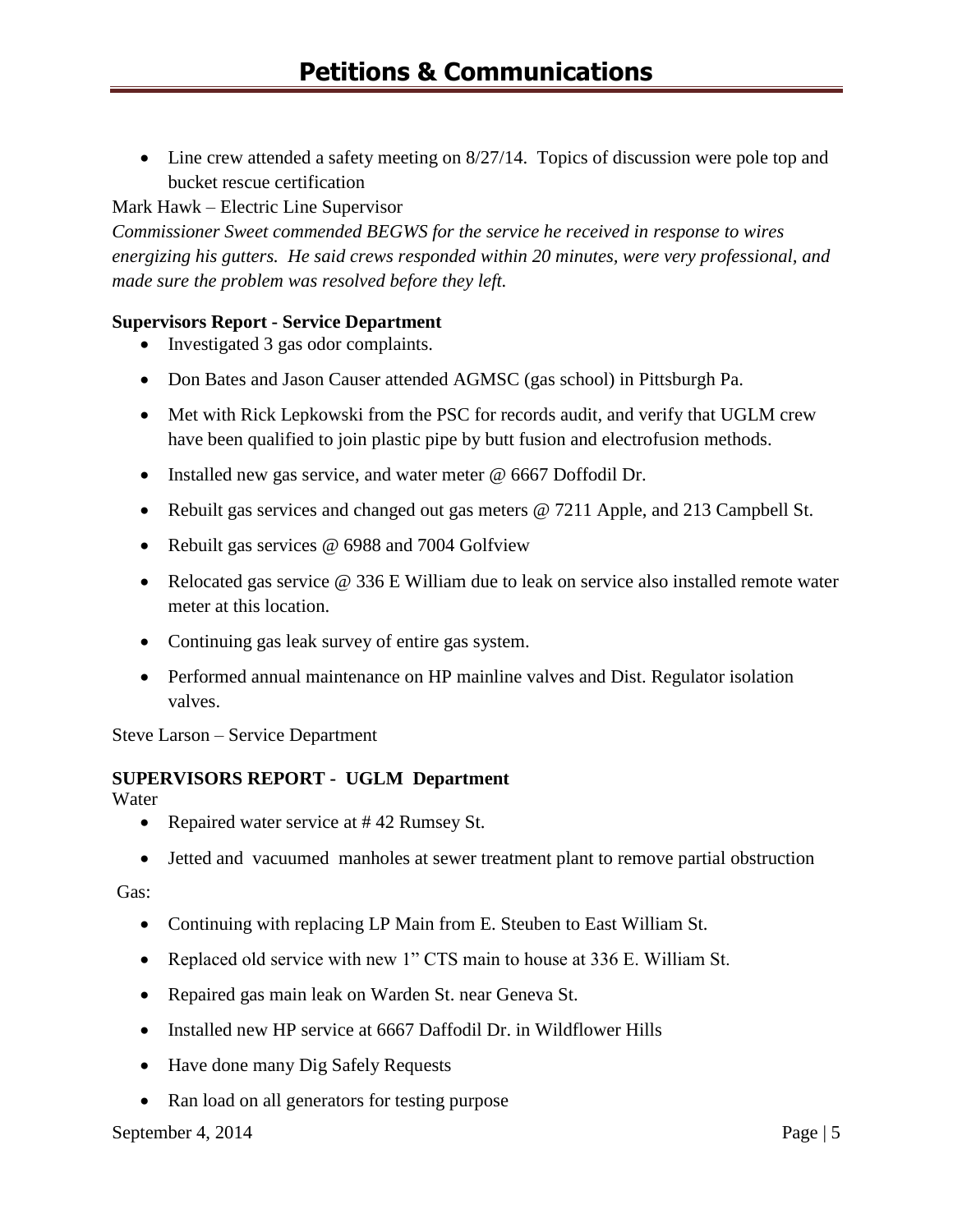Dan Borhman – UGLM Supervisor

## **Supervisors Report - Waste Water Treatment Plant**

- Daily lab test & regular maintenance
- Made repairs chains and flights in the primary tank and put back on line
- Significant fouling is occurring in primary clarifiers. Source identified as bed sheets plugging sanitation lines coming to plant. Cleaned out sheets and flushed main line coming into the plant.
- Twin Tiers Eye Care reported odor problems in front of their business. Source of odor is plugged line. Reduced flow is causing waste stream to go septic.
- Made repairs to water lines in the basement
- Influent is experiencing gold colored fouling. Source identified as leachate treatment facility. Steuben is waiting for chemical analysis.

Royce Hoad – WWTP Supervisor

## **MGP Site Visit**

On August 8, 2014 two representatives from the NYS DEC visited BEGWS to review and discuss the MGP Site. Director Hallgren and Mayor Von Hagn were present for this discussion. DEC said they are beginning to look at smaller sites. The scope of the project entails:

- Site Characterization Study \$100-\$200 thousand
	- o To verify location
- Site Remediation \$4-\$5 million

There are basically three funding options:

- Hire own contractor
- Apply for superfund monies
- Apply for Brownfield Cleanup Program

A site visit was made to make a determination as to where the site was located. A clear definition was provided by the existence of an old concrete coal wall. With this the sites gas holder tanks can be pinpointed.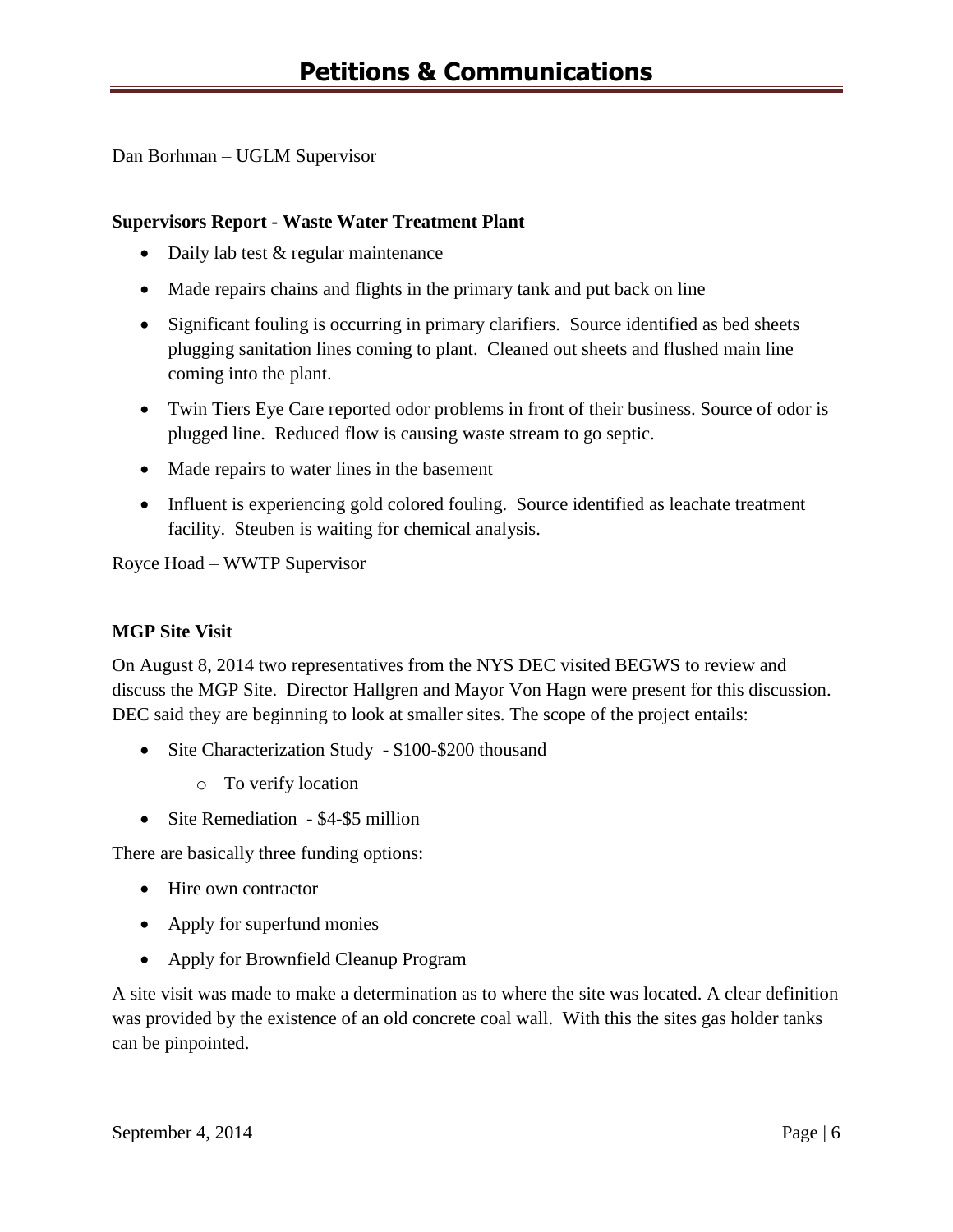Budgets continue to be under expended to date.

Sewer Rates

Sewer rate increases were implemented in July 15, 2014. Revenues will not be realized until approximately September 15, 2014.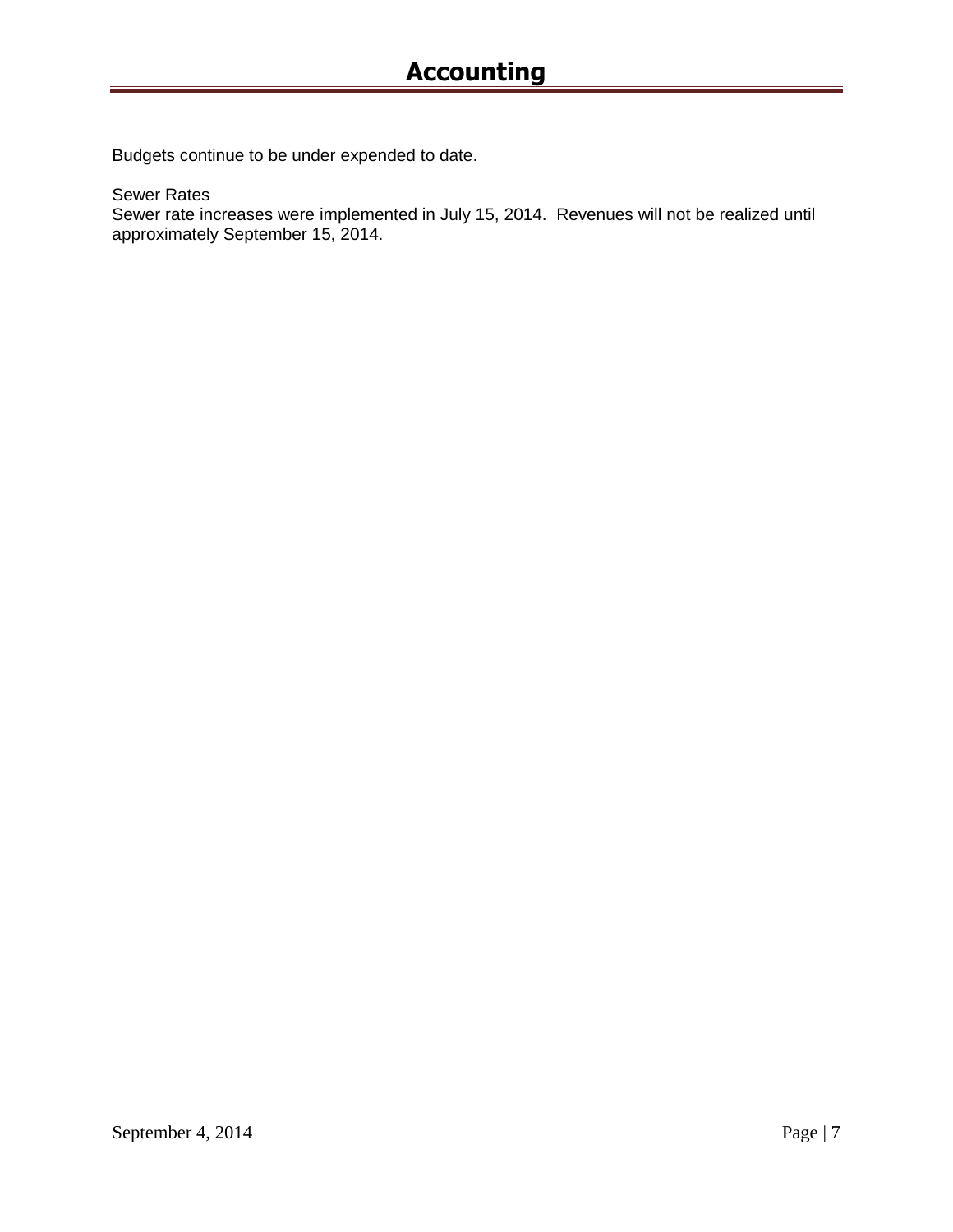# **Municipal Utility Commission**

September 4, 2014 Meeting Minutes

#### **Electric Department**

- $\bullet$  Electric Line Personnel 5 people were interviewed for the line workers position left vacant through Todd Venema's retirement. Mark Hawk and Director Hallgren will select a candidate and begin checking references the week of September  $8<sup>th</sup>$ . The goal is to have this vacancy filled on or about October 1, 2014.
- Conversion Work Work has begun to convert areas east of Liberty Street which are currently being served from step transformers. This is the reason for short duration outages transpiring.

#### **Power Outage 9-2-14**

Below is a report on last night's events following a power outage on September 2, 2014.

At approximately 6:30 pm, an outage occurred. Mark Hawk was called at 6:36 pm. Mark Hawk, was in Elmira and said he would get to the shop ASAP. He asked the Service Desk Operator to call in whomever was available. Tim Welch was called at 6:39, and said he would get there as soon as possible. Pat Seager was called at 6:40. He said he would respond to the call as well. A message was also left with with Bryce Davis (6:41 he called back at 6:56 and I requested him to respond.)

Response times were approximately as follows: Pat S 6:50; Tim 7:00-7:05; Bryce at around 7:25-7:30 and Mark at approximately 7:55-8:00. Guy Hallgren arrived at 6:45pm to the site after speaking with Mark Hawk. Guy assessed the damage and called Mark with the assessment of two spans of conductor on the ground on East Washington Street between McMaster and May St.

Power was restored to much of the community at about 8:00 p.m.

Royce Hoad was called to investigate active sewer alarm at approximately 8:00 p.m., checked back in at desk at 9:10 all clear.

Power was restored to all affected parties at 9:44 p.m.

 **Substation Sale** – The municipality of Skaneateles was awarded the bid for the Faucett Rd Substation in the amount of \$127,000

#### **Service Department**

• Remote Dispatch Capability – A plan is being worked on to create remote dispatch capability. This plan would remove the  $3<sup>rd</sup>$  shift at the service desk and provide service via smart phone and transfer capability as well as remote SCADA capability. The reason for this is to move as many people to the field as possible and still provide 24/7 access for the customers.